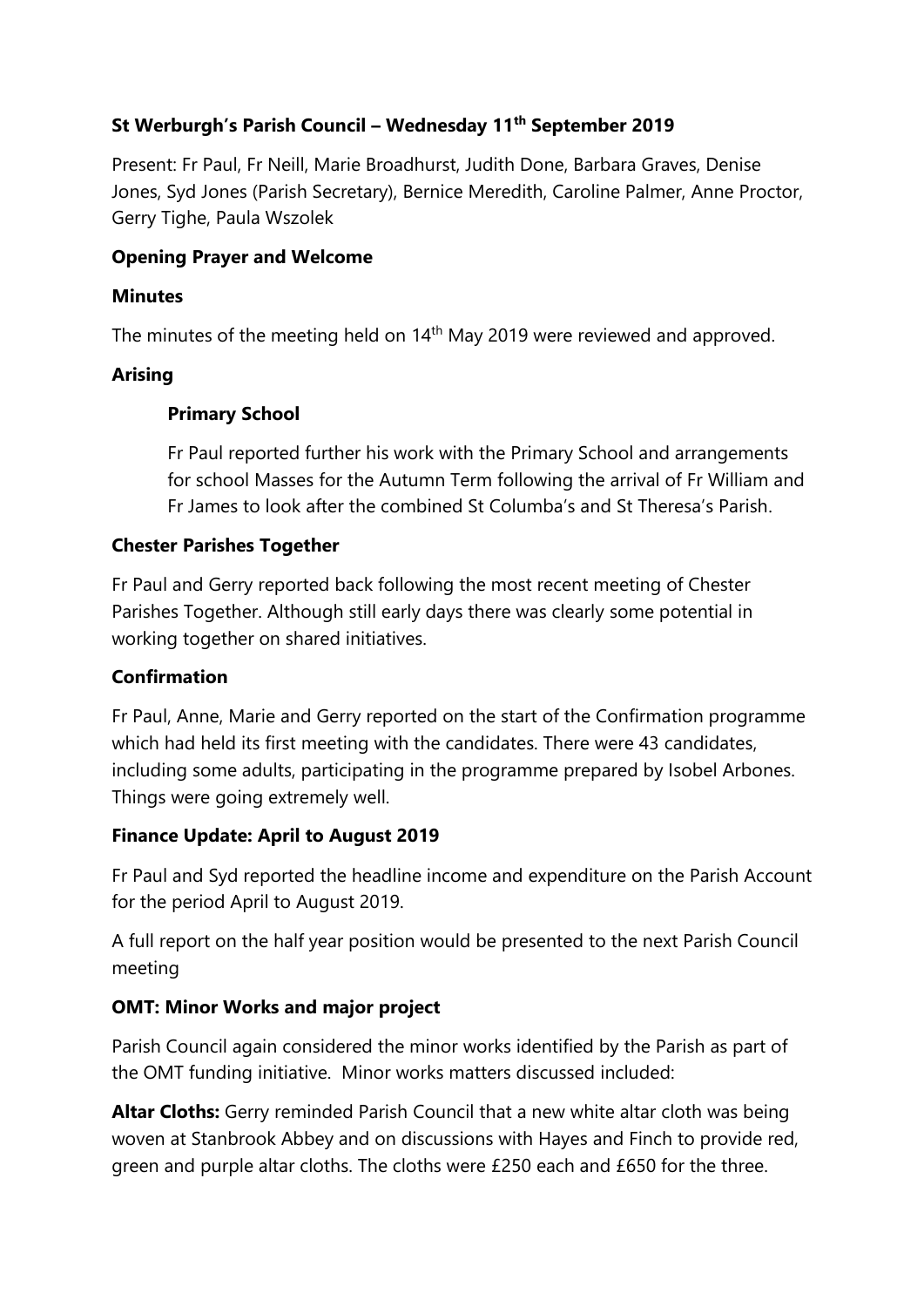**It was agreed:** to proceed with the purchase of 1 altar cloth (purple) from Hayes and Finch to check for quality and durability.

**Defibrillator**: Cost in the region of £1000. Several volunteers would need to be recruited to receive training.

**It was agreed:** To proceed with the purchase and Fr Paul, via the newsletter, to seek volunteers to undertake basic training.

**Dining Room Chairs:** Fr Paul reported that the upholstery of the dining room chairs was underway and the first had been completed. Work would continue based on one chair per month and he intended to keep the chairs "under wraps" until all had been completed

**Church Silverware:** Gerry reported that the church and altar bells were with Hayes and Finch for repair and refurbishment at a total cost in the region of £600. Also, that Hayes and Finch were able to supply a wall bracket for the Sanctuary lamp at a cost of £150. Gerry also reported that Hayes and Finch had kindly provided 40 prongs for the penny candles at no charge.

**Handrails to house door:** Fr Paul reported the handrails would be fixed in place tomorrow and the work had been done at no cost due to the generosity of a parishioner undertaking the work.

**Church kneelers:** Repairs were underway, again at no cost to the Parish due to the generosity of a parishioner undertaking the work.

**Lectionaries:** Rebinding of all three would cost in the region of £500 - £600

**It was agreed:** To proceed with the rebinding of the lectionaries

### **Grand Piano and Sacristy floor:**

**It was agreed:** That the purchase of a grand piano and work to the sacristy floor should not proceed during the current financial year.

# **Major project: the remodelling of the outside of the front of church.**

Fr Paul reported that the architects had completed their preliminary survey works and the cost was now estimated to be in the region of £100,000, still within our budget and OMT resources.

Proposals would be presented to the Parish by the architect in the next couple of months.